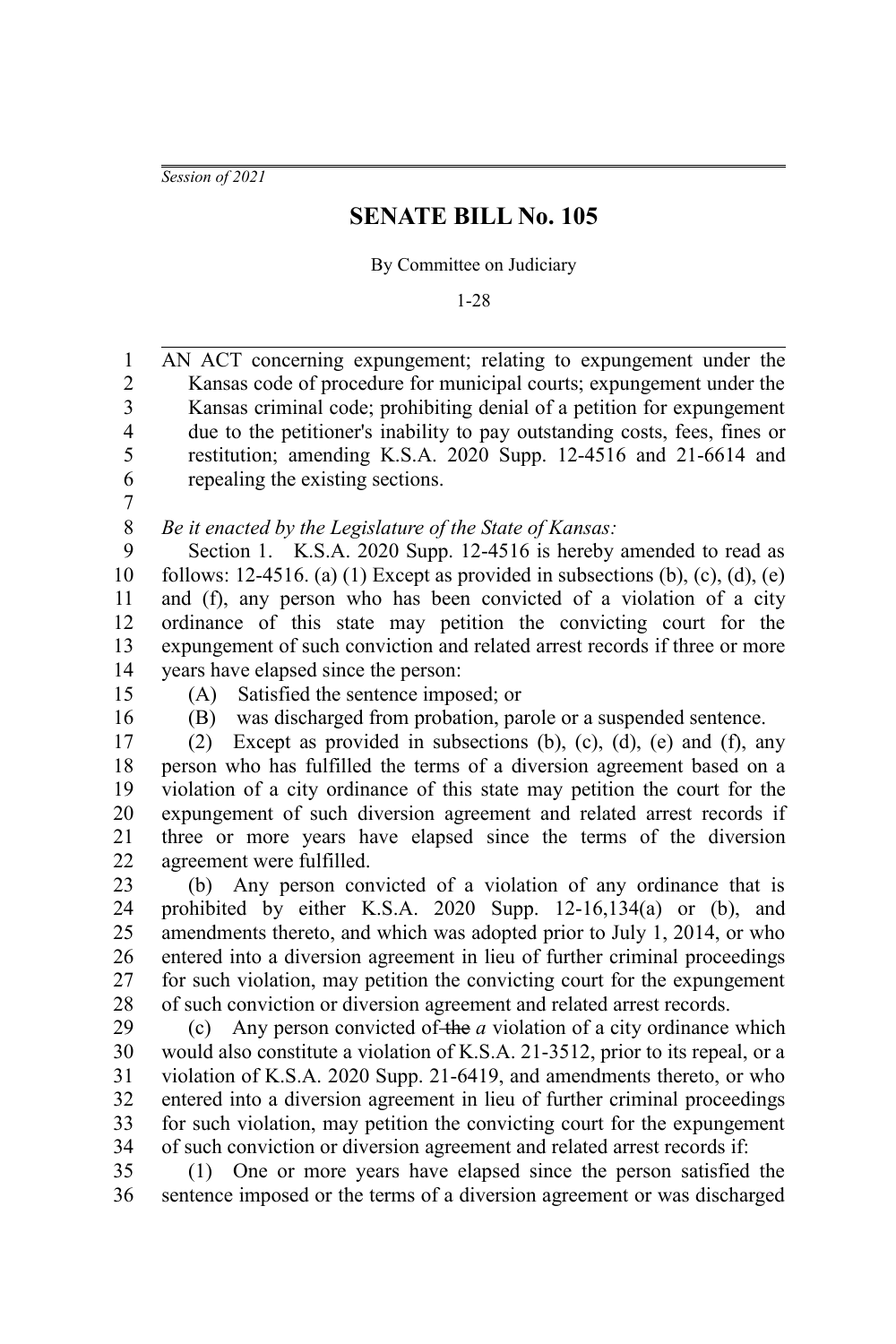from probation, parole, conditional release or a suspended sentence; and 1

(2) such person can prove they were acting under coercion caused by the act of another. For purposes of this subsection, "coercion" means: Threats of harm or physical restraint against any person; a scheme, plan or pattern intended to cause a person to believe that failure to perform an act would result in bodily harm or physical restraint against any person; or the abuse or threatened abuse of the legal process. 2 3 4 5 6 7

(d) No person may petition for expungement until five or more years have elapsed since the person satisfied the sentence imposed or the terms of a diversion agreement or was discharged from probation, parole, conditional release or a suspended sentence, if such person was convicted of the violation of a city ordinance which would also constitute: 8 9 10 11 12

(1) Vehicular homicide, as defined by K.S.A. 21-3405, prior to its repeal, or K.S.A. 2020 Supp. 21-5406, and amendments thereto; 13 14

(2) driving while the privilege to operate a motor vehicle on the public highways of this state has been canceled, suspended or revoked, as prohibited by K.S.A. 8-262, and amendments thereto; 15 16 17

(3) perjury resulting from a violation of K.S.A. 8-261a, and amendments thereto; 18 19

(4) a violation of the provisions of K.S.A. 8-142 *Fifth*, and amendments thereto, relating to fraudulent applications; 20 21

(5) any crime punishable as a felony wherein a motor vehicle was used in the perpetration of such crime; 22 23

(6) failing to stop at the scene of an accident and perform the duties required by K.S.A. 8-1602, 8-1603, prior to its repeal, or *K.S.A. 8-1602 or* 8-1604, and amendments thereto; 24 25 26

(7) a violation of the provisions of K.S.A. 40-3104, and amendments thereto, relating to motor vehicle liability insurance coverage; or 27 28

29

(8) a violation of K.S.A. 21-3405b, prior to its repeal.

(e) (1) No person may petition for expungement until five or more years have elapsed since the person satisfied the sentence imposed or the terms of a diversion agreement or was discharged from probation, parole, conditional release or a suspended sentence, if such person was convicted of a first violation of a city ordinance which would also constitute a first violation of K.S.A. 8-1567, and amendments thereto. 30 31 32 33 34 35

(2) No person may petition for expungement until 10 or more years have elapsed since the person satisfied the sentence imposed or was discharged from probation, parole, conditional release or a suspended sentence, if such person was convicted of a second or subsequent violation of a city ordinance which would also constitute a second or subsequent violation of K.S.A. 8-1567, and amendments thereto. 36 37 38 39 40 41

(3) The provisions of this subsection shall apply to all violations committed on or after July 1, 2006. 42 43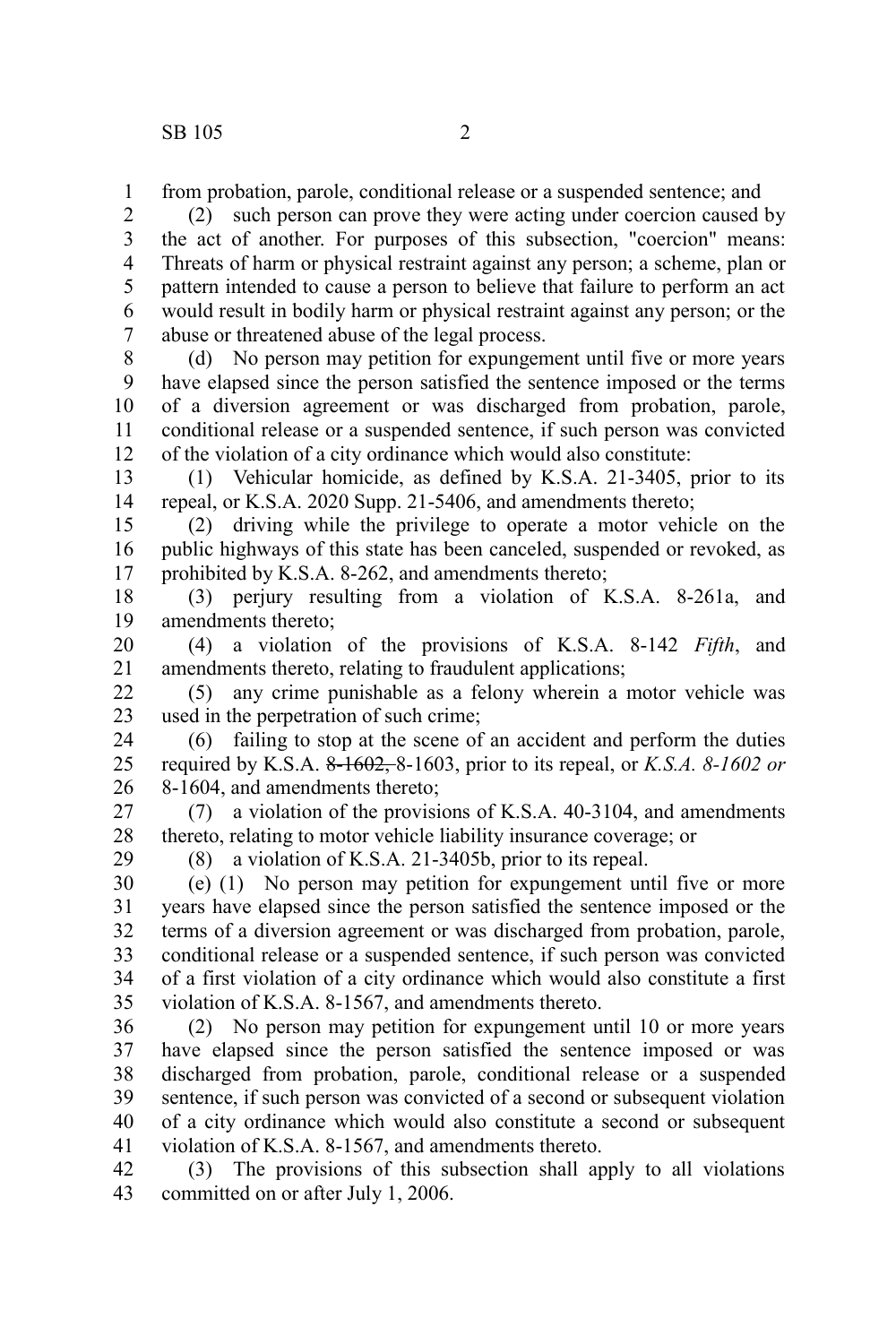## SB 105 3

(f) There shall be no expungement of convictions or diversions for a violation of a city ordinance which would also constitute a violation of K.S.A. 8-2,144, and amendments thereto. 1 2 3

(g) (1) When a petition for expungement is filed, the court shall set a date for a hearing of such petition and shall cause notice of such hearing to be given to the prosecuting attorney and the arresting law enforcement agency. The petition shall state the: 4 5 6 7 8

(A) Defendant's full name;

(B) full name of the defendant at the time of arrest, conviction or diversion, if different than the defendant's current name; 9 10

(C) defendant's sex, race and date of birth;

(D) crime for which the defendant was arrested, convicted or diverted; 12 13

14

32

11

(E) date of the defendant's arrest, conviction or diversion; and

(F) identity of the convicting court, arresting law enforcement agency or diverting authority. 15 16

(2) A municipal court may prescribe a fee to be charged as costs for a person petitioning for an order of expungement pursuant to this section. 17 18

(3) Any person who may have relevant information about the petitioner may testify at the hearing. The court may inquire into the background of the petitioner and shall have access to any reports or records relating to the petitioner that are on file with the secretary of corrections or the prisoner review board. 19 20 21 22 23

(h) *(1)* At the hearing on the petition, the court shall order the petitioner's arrest record, conviction or diversion expunged if the court finds that: 24 25 26

 $(1)$ <sup>(A)</sup>) The petitioner has not been convicted of a felony in the past two years and no proceeding involving any such crime is presently pending or being instituted against the petitioner; 27 28 29

 $\left(\frac{2}{2}\right)$  the circumstances and behavior of the petitioner warrant the expungement; and 30 31

 $(3)$ *(C)* the expungement is consistent with the public welfare.

*(2) The court shall not deny the petition for expungement due to the petitioner's inability to pay outstanding costs, fees, fines or restitution. The petitioner's unwillingness, rather than inability, to pay such costs, fees, fines or restitution may be considered as a factor in denying the petition for expungement.* 33 34 35 36 37

(i) When the court has ordered an arrest record, conviction or diversion expunged, the order of expungement shall state the information required to be contained in the petition. The clerk of the court shall send a certified copy of the order of expungement to the Kansas bureau of investigation which *who* shall notify the federal bureau of investigation, the secretary of corrections and any other criminal justice agency-which 38 39 40 41 42 43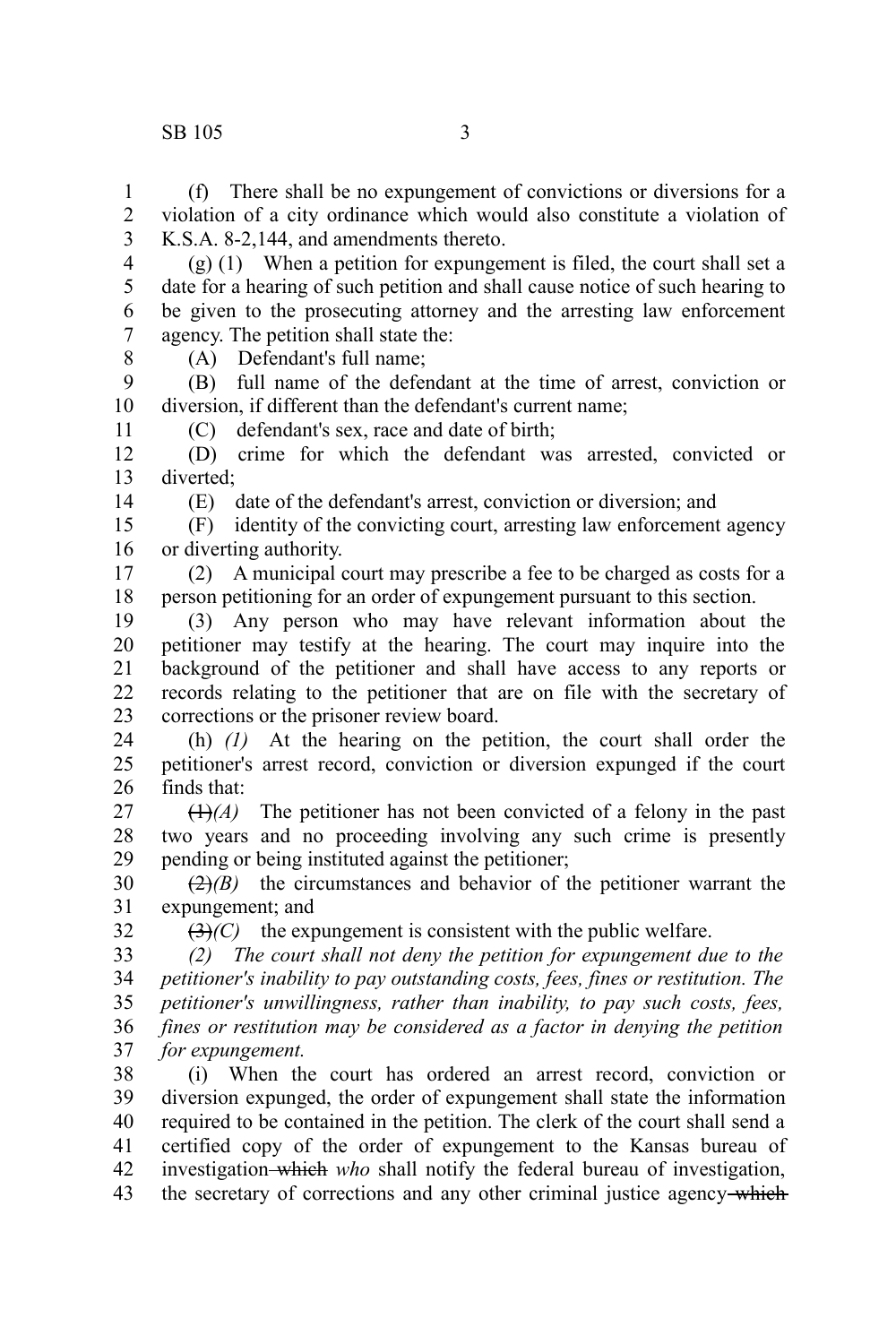*that* may have a record of the arrest, conviction or diversion. If the case was appealed from municipal court, the clerk of the district court shall send a certified copy of the order of expungement to the municipal court. The municipal court shall order the case expunged once the certified copy of the order of expungement is received. After the order of expungement is entered, the petitioner shall be treated as not having been arrested, convicted or diverted of the crime, except that: 1 2 3 4 5 6 7

(1) Upon conviction for any subsequent crime, the conviction that was expunged may be considered as a prior conviction in determining the sentence to be imposed; 8 9 10

(2) the petitioner shall disclose that the arrest, conviction or diversion occurred if asked about previous arrests, convictions or diversions: 11 12

(A) In any application for licensure as a private detective, private detective agency, certification as a firearms trainer pursuant to K.S.A. 75- 7b21, and amendments thereto, or employment as a detective with a private detective agency, as defined by K.S.A. 75-7b01, and amendments thereto; as security personnel with a private patrol operator, as defined by K.S.A. 75-7b01, and amendments thereto; or with an institution, as defined in K.S.A. 76-12a01, and amendments thereto, of the Kansas department for aging and disability services; 13 14 15 16 17 18 19 20

(B) in any application for admission, or for an order of reinstatement, to the practice of law in this state; 21 22

(C) to aid in determining the petitioner's qualifications for employment with the Kansas lottery or for work in sensitive areas within the Kansas lottery as deemed appropriate by the executive director of the Kansas lottery; 23 24 25 26

(D) to aid in determining the petitioner's qualifications for executive director of the Kansas racing and gaming commission, for employment with the commission or for work in sensitive areas in parimutuel racing as deemed appropriate by the executive director of the commission, or to aid in determining qualifications for licensure or renewal of licensure by the commission; 27 28 29 30 31 32

(E) to aid in determining the petitioner's qualifications for the following under the Kansas expanded lottery act: (i) Lottery gaming facility manager or prospective manager, racetrack gaming facility manager or prospective manager, licensee or certificate holder; or (ii) an officer, director, employee, owner, agent or contractor thereof; 33 34 35 36 37

(F) upon application for a commercial driver's license under K.S.A. 8-2,125 through 8-2,142, and amendments thereto; 38 39

(G) to aid in determining the petitioner's qualifications to be an employee of the state gaming agency; 40 41

(H) to aid in determining the petitioner's qualifications to be an employee of a tribal gaming commission or to hold a license issued 42 43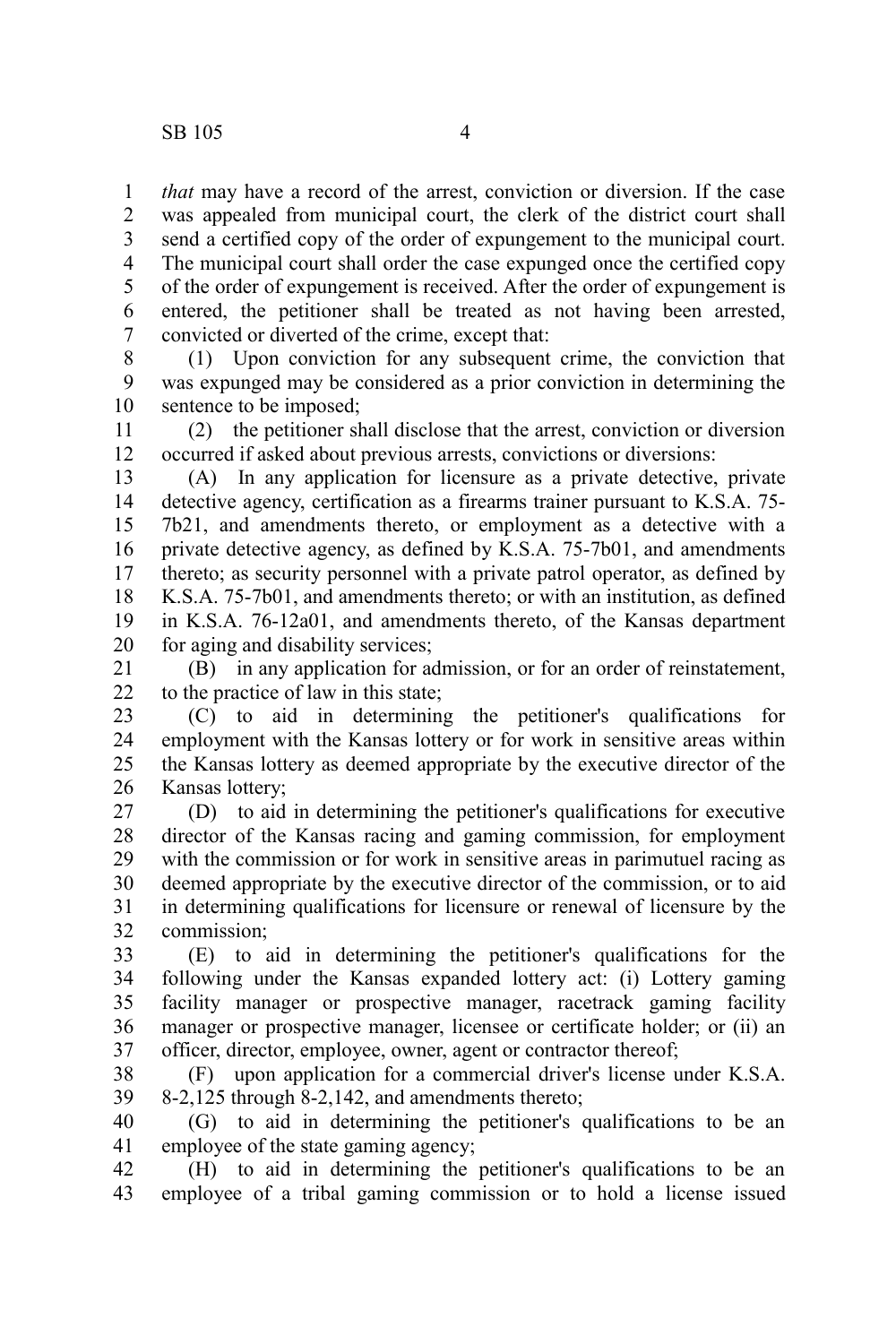pursuant to a tribal-state gaming compact; 1

(I) in any application for registration as a broker-dealer, agent, investment adviser or investment adviser representative all as defined in K.S.A. 17-12a102, and amendments thereto; 2 3 4

(J) in any application for employment as a law enforcement officer, as defined in K.S.A. 22-2202 or 74-5602, and amendments thereto; 5 6

(K) for applications received on and after July 1, 2006, to aid in determining the petitioner's qualifications for a license to carry a concealed weapon pursuant to the personal and family protection act, K.S.A. 75-7c01 et seq., and amendments thereto; or 7 8 9 10

(L) for applications received on and after July 1, 2016, to aid in determining the petitioner's qualifications for a license to act as a bail enforcement agent pursuant to K.S.A. 75-7e01 through 75-7e09 and K.S.A. 2020 Supp. 50-6,141, and amendments thereto; 11 12 13 14

(3) the court, in the order of expungement, may specify other circumstances under which the arrest, conviction or diversion is to be disclosed; and 15 16 17

(4) the conviction may be disclosed in a subsequent prosecution for an offense which *that* requires as an element of such offense a prior conviction of the type expunged*; and* 18 19 20

*(5) the petitioner shall continue to be responsible to fully satisfy any outstanding costs, fees, fines and restitution related to the arrest, conviction or diversion. For the purpose of collecting such outstanding costs, fees, fines or restitution, the following persons shall have access to any documents and information regarding the outstanding costs, fees, fines or restitution notwithstanding any expungement:* 21 22 23 24 25 26

27

30

*(A) The clerk of the court;*

*(B) a contracting agent as defined in K.S.A. 12-4119, and amendments thereto;* 28 29

*(C) the petitioner and the petitioner's attorney;*

*(D) the beneficiary under an order of restitution as defined in K.S.A. 12-4119, and amendments thereto, and such beneficiary's attorney; and* 31 32

*(E) any other person as authorized by a court order if the court finds it is necessary for the person to have access to the documents and information for the purpose of collecting the outstanding costs, fees, fines or restitution*. 33 34 35 36

(j) Whenever a person is convicted of an ordinance violation, pleads guilty and pays a fine for such a violation, is placed on parole or probation or is granted a suspended sentence for such a violation, the person shall be informed of the ability to expunge the arrest records or conviction. Whenever a person enters into a diversion agreement, the person shall be informed of the ability to expunge the diversion. 37 38 39 40 41 42

(k) Subject to the disclosures required pursuant to subsection (i), in 43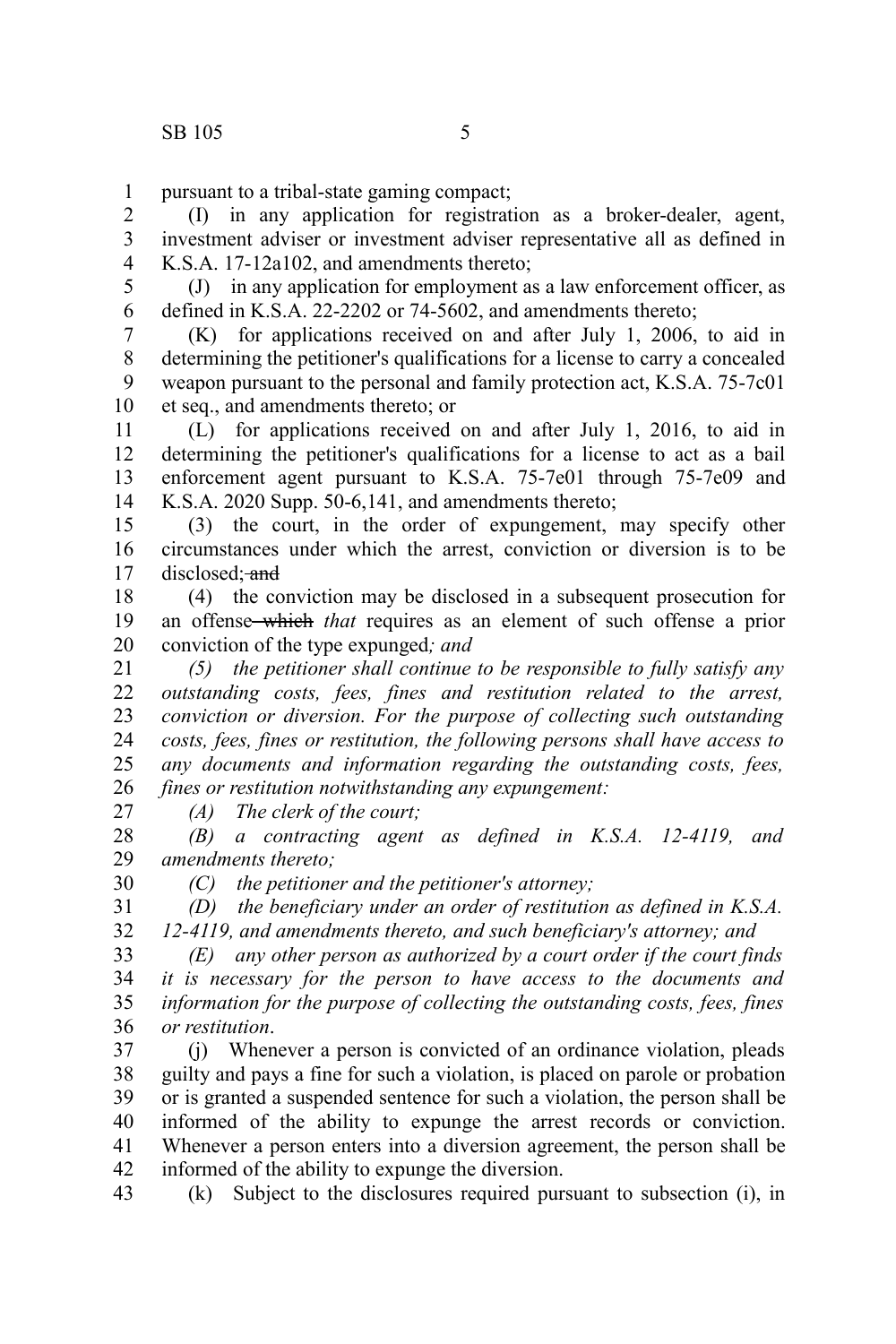any application for employment, license or other civil right or privilege, or any appearance as a witness, a person whose arrest records, conviction or diversion of an offense has been expunged under this statute may state that such person has never been arrested, convicted or diverted of such offense. 1 2 3 4

(l) Whenever the record of any arrest, conviction or diversion has been expunged under the provisions of this section or under the provisions of any other existing or former statute, the custodian of the records of arrest, conviction, diversion and incarceration relating to that crime shall not disclose the existence of such records, except when requested by: 5 6 7 8 9

10

(1) The person whose record was expunged;

(2) a private detective agency or a private patrol operator, and the request is accompanied by a statement that the request is being made in conjunction with an application for employment with such agency or operator by the person whose record has been expunged; 11 12 13 14

(3) a court, upon a showing of a subsequent conviction of the person whose record has been expunged; 15 16

(4) the secretary for aging and disability services, or a designee of the secretary, for the purpose of obtaining information relating to employment in an institution, as defined in K.S.A. 76-12a01, and amendments thereto, of the Kansas department for aging and disability services of any person whose record has been expunged; 17 18 19 20 21

(5) a person entitled to such information pursuant to the terms of the expungement order;  $22$ 23

(6) a prosecuting attorney, and such request is accompanied by a statement that the request is being made in conjunction with a prosecution of an offense that requires a prior conviction as one of the elements of such offense; 24 25 26 27

(7) the supreme court, the clerk or disciplinary administrator thereof, the state board for admission of attorneys or the state board for discipline of attorneys, and the request is accompanied by a statement that the request is being made in conjunction with an application for admission, or for an order of reinstatement, to the practice of law in this state by the person whose record has been expunged; 28 29 30 31 32 33

(8) the Kansas lottery, and the request is accompanied by a statement that the request is being made to aid in determining qualifications for employment with the Kansas lottery or for work in sensitive areas within the Kansas lottery as deemed appropriate by the executive director of the Kansas lottery; 34 35 36 37 38

(9) the governor or the Kansas racing and gaming commission, or a designee of the commission, and the request is accompanied by a statement that the request is being made to aid in determining qualifications for executive director of the commission, for employment with the commission, for work in sensitive areas in parimutuel racing as 39 40 41 42 43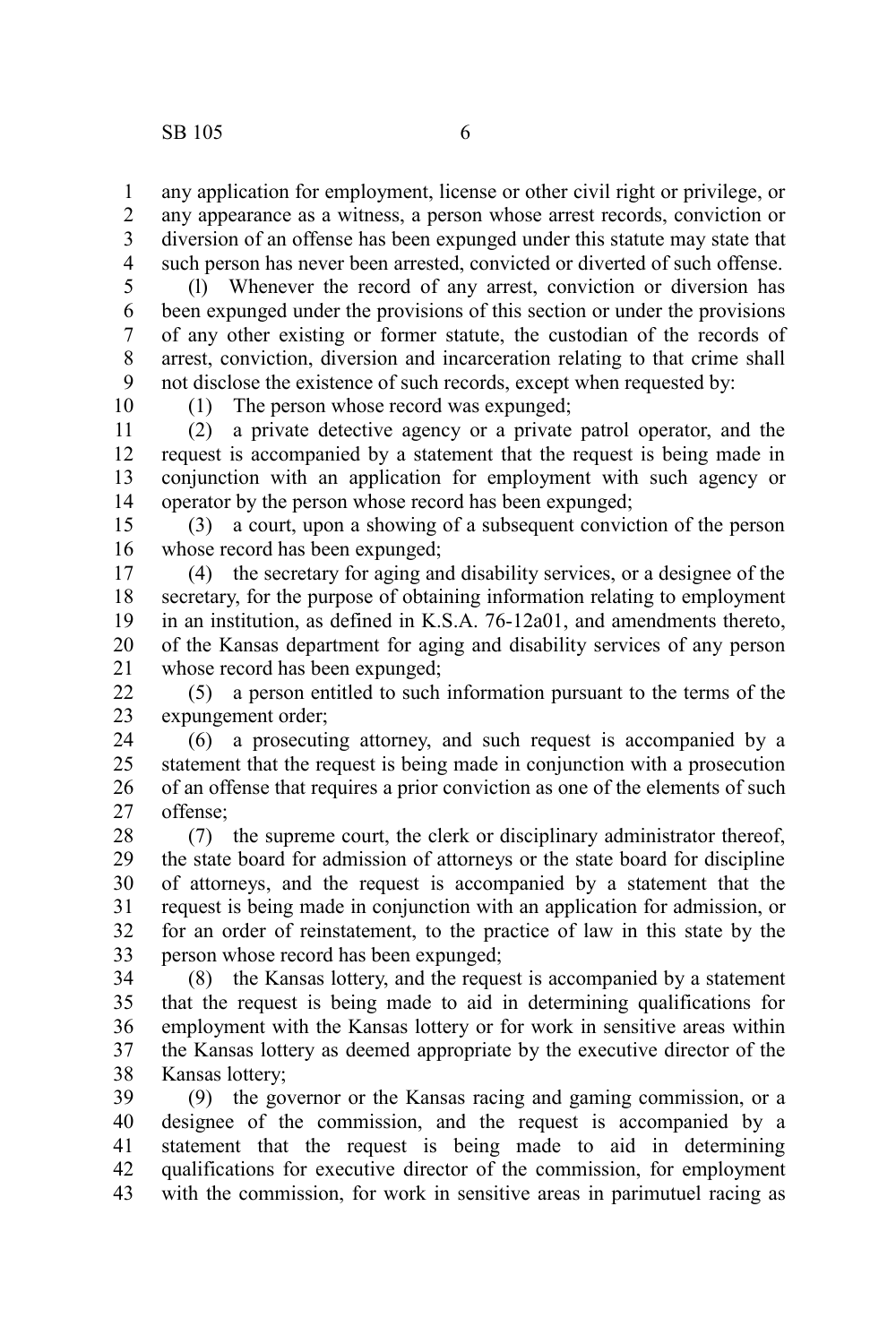deemed appropriate by the executive director of the commission or for licensure, renewal of licensure or continued licensure by the commission; 1 2

(10) the Kansas racing and gaming commission, or a designee of the commission, and the request is accompanied by a statement that the request is being made to aid in determining qualifications of the following under the Kansas expanded lottery act: 3 4 5 6

(A) Lottery gaming facility managers and prospective managers, racetrack gaming facility managers and prospective managers, licensees and certificate holders; and 7 8 9

(B) their officers, directors, employees, owners, agents and contractors; 10 11

(11) the state gaming agency, and the request is accompanied by a statement that the request is being made to aid in determining qualifications: 12 13 14

15

(A) To be an employee of the state gaming agency; or

(B) to be an employee of a tribal gaming commission or to hold a license issued pursuant to a tribal-state gaming compact; 16 17

(12) the Kansas securities commissioner, or a designee of the commissioner, and the request is accompanied by a statement that the request is being made in conjunction with an application for registration as a broker-dealer, agent, investment adviser or investment adviser representative by such agency and the application was submitted by the person whose record has been expunged; 18 19 20 21 22 23

(13) the attorney general, and the request is accompanied by a statement that the request is being made to aid in determining qualifications for a license to: 24 25 26

(A) Carry a concealed weapon pursuant to the personal and family protection act; or 27 28

(B) act as a bail enforcement agent pursuant to K.S.A. 75-7e01 through 75-7e09 and K.S.A. 2020 Supp. 50-6,141, and amendments thereto; 29 30 31

32

(14) the Kansas sentencing commission;

(15) the Kansas commission on peace officers' standards and training and the request is accompanied by a statement that the request is being made to aid in determining certification eligibility as a law enforcement officer pursuant to K.S.A. 74-5601 et seq., and amendments thereto; or 33 34 35 36

(16) a law enforcement agency and the request is accompanied by a statement that the request is being made to aid in determining eligibility for employment as a law enforcement officer as defined by K.S.A. 22- 2202, and amendments thereto. 37 38 39 40

*(m) For the purposes of this section, the determination of when the person satisfied the sentence imposed excludes the payment of costs, fees, fines and restitution.* 41 42 43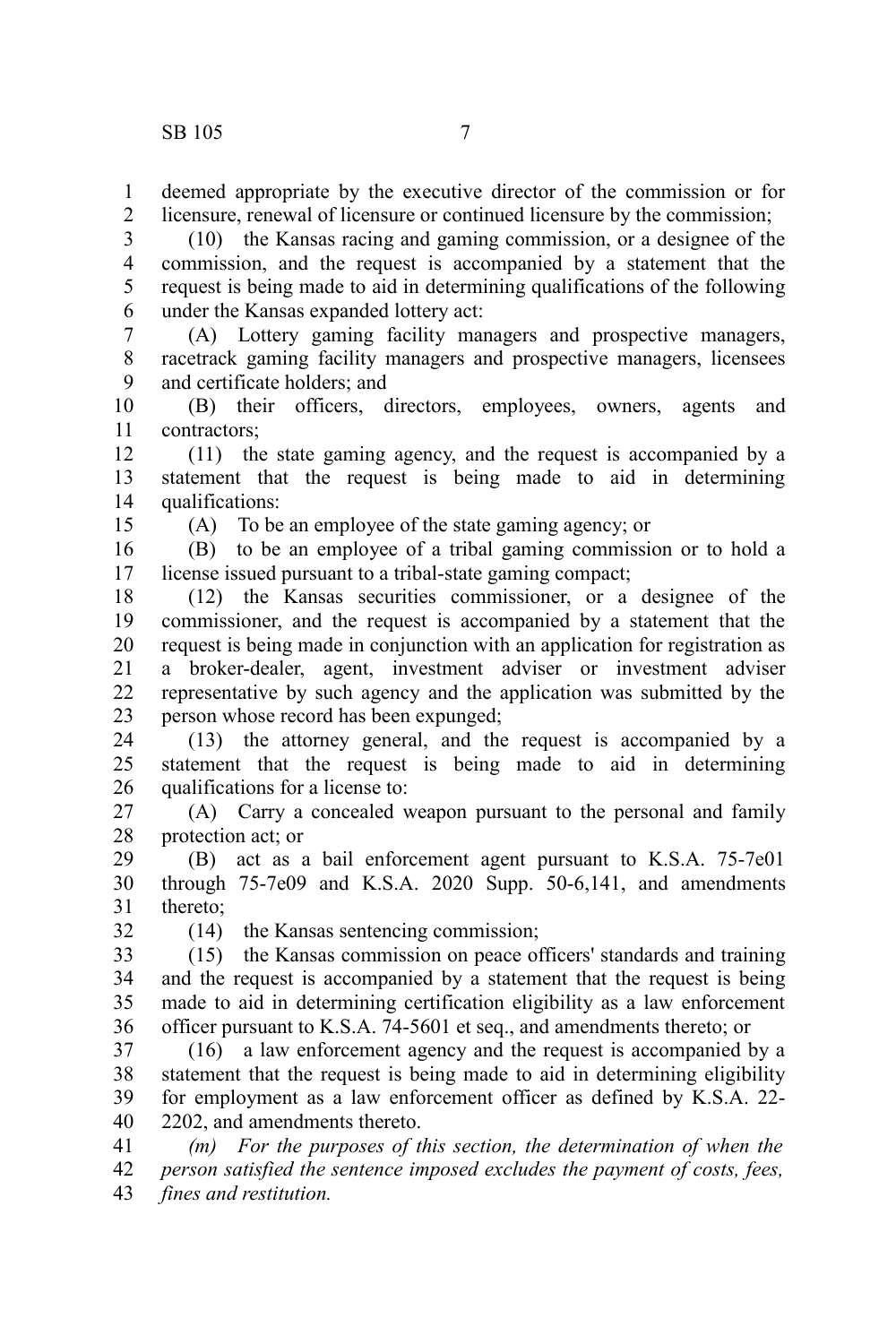Sec. 2. K.S.A. 2020 Supp. 21-6614 is hereby amended to read as follows: 21-6614. (a) (1) Except as provided in subsections (b), (c), (d), (e) and (f), any person convicted in this state of a traffic infraction, cigarette or tobacco infraction, misdemeanor or a class D or E felony, or for crimes committed on or after July 1, 1993, any nongrid felony or felony ranked in severity levels 6 through 10 of the nondrug grid, or for crimes committed on or after July 1, 1993, but prior to July 1, 2012, any felony ranked in severity level 4 of the drug grid, or for crimes committed on or after July 1, 2012, any felony ranked in severity level 5 of the drug grid may petition the convicting court for the expungement of such conviction or related arrest records if three or more years have elapsed since the person: (A) Satisfied the sentence imposed; or (B) was discharged from probation, a community correctional services program, parole, postrelease supervision, conditional release or a suspended sentence. 1 2 3 4 5 6 7 8 9 10 11 12 13 14 15

(2) Except as provided in subsections (b), (c), (d), (e) and (f), any person who has fulfilled the terms of a diversion agreement may petition the district court for the expungement of such diversion agreement and related arrest records if three or more years have elapsed since the terms of the diversion agreement were fulfilled. 16 17 18 19 20

(b) Any person convicted of prostitution, as defined in K.S.A. 21- 3512, prior to its repeal, convicted of a violation of K.S.A. 2020 Supp. 21- 6419, and amendments thereto, or who entered into a diversion agreement in lieu of further criminal proceedings for such violation, may petition the convicting court for the expungement of such conviction or diversion agreement and related arrest records if: 21 22 23 24 25 26

(1) One or more years have elapsed since the person satisfied the sentence imposed or the terms of a diversion agreement or was discharged from probation, a community correctional services program, parole, postrelease supervision, conditional release or a suspended sentence; and 27 28 29 30

(2) such person can prove they were acting under coercion caused by the act of another. For purposes of this subsection, "coercion" means: Threats of harm or physical restraint against any person; a scheme, plan or pattern intended to cause a person to believe that failure to perform an act would result in bodily harm or physical restraint against any person; or the abuse or threatened abuse of the legal process. 31 32 33 34 35 36

(c) Except as provided in subsections (e) and (f), no person may petition for expungement until five or more years have elapsed since the person satisfied the sentence imposed or the terms of a diversion agreement or was discharged from probation, a community correctional services program, parole, postrelease supervision, conditional release or a suspended sentence, if such person was convicted of a class A, B or C felony, or for crimes committed on or after July 1, 1993, if convicted of an 37 38 39 40 41 42 43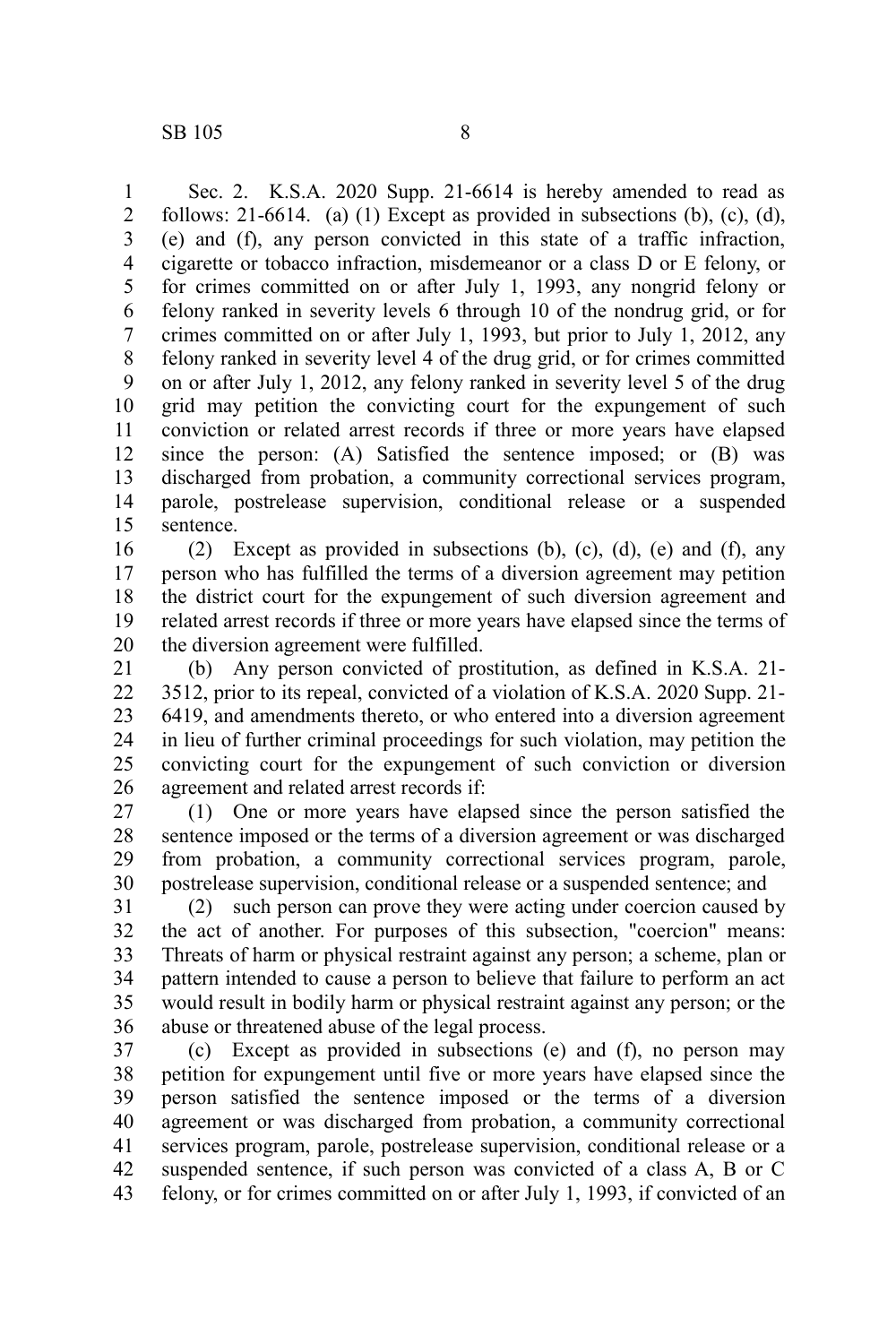off-grid felony or any felony ranked in severity levels 1 through 5 of the nondrug grid, or for crimes committed on or after July 1, 1993, but prior to July 1, 2012, any felony ranked in severity levels 1 through 3 of the drug grid, or for crimes committed on or after July 1, 2012, any felony ranked in severity levels 1 through 4 of the drug grid, or: 1 2 3 4 5

(1) Vehicular homicide, as defined in K.S.A. 21-3405, prior to its repeal, or K.S.A. 2020 Supp. 21-5406, and amendments thereto, or as prohibited by any law of another state which is in substantial conformity with that statute; 6 7 8 9

(2) driving while the privilege to operate a motor vehicle on the public highways of this state has been canceled, suspended or revoked, as prohibited by K.S.A. 8-262, and amendments thereto, or as prohibited by any law of another state which is in substantial conformity with that statute; 10 11 12 13 14

(3) perjury resulting from a violation of K.S.A. 8-261a, and amendments thereto, or resulting from the violation of a law of another state which is in substantial conformity with that statute; 15 16 17

(4) violating the provisions of K.S.A. 8-142 *Fifth*, and amendments thereto, relating to fraudulent applications or violating the provisions of a law of another state which is in substantial conformity with that statute; 18 19 20

(5) any crime punishable as a felony wherein a motor vehicle was used in the perpetration of such crime; 21 22

(6) failing to stop at the scene of an accident and perform the duties required by K.S.A. 8-1603, prior to its repeal, or K.S.A. 8-1602 or 8-1604, and amendments thereto, or required by a law of another state which is in substantial conformity with those statutes; 23 24 25 26

(7) violating the provisions of K.S.A. 40-3104, and amendments thereto, relating to motor vehicle liability insurance coverage; or 27 28

29

(8) a violation of K.S.A. 21-3405b, prior to its repeal.

(d) (1) No person may petition for expungement until five or more years have elapsed since the person satisfied the sentence imposed or the terms of a diversion agreement or was discharged from probation, a community correctional services program, parole, postrelease supervision, conditional release or a suspended sentence, if such person was convicted of a first violation of K.S.A. 8-1567, and amendments thereto, including any diversion for such violation. 30 31 32 33 34 35 36

(2) No person may petition for expungement until 10 or more years have elapsed since the person satisfied the sentence imposed or was discharged from probation, a community correctional services program, parole, postrelease supervision, conditional release or a suspended sentence, if such person was convicted of a second or subsequent violation of K.S.A. 8-1567, and amendments thereto. 37 38 39 40 41 42

43

(3) Except as provided further, the provisions of this subsection shall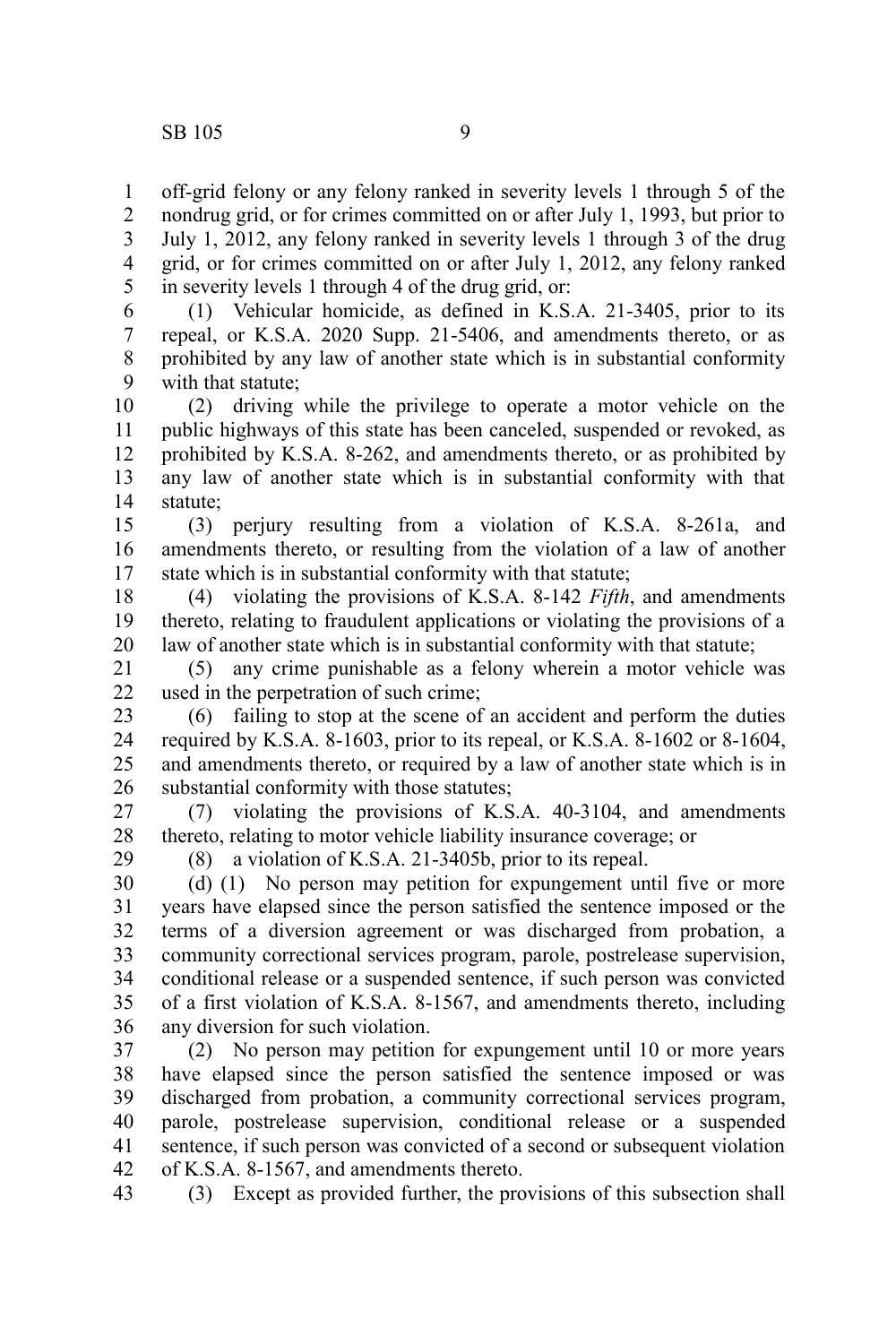apply to all violations committed on or after July 1, 2006. The provisions of subsection (d)(2) shall not apply to violations committed on or after July 1, 2014, but prior to July 1, 2015. (e) There shall be no expungement of convictions for the following offenses or of convictions for an attempt to commit any of the following offenses: (1) Rape, as defined in K.S.A. 21-3502, prior to its repeal, or K.S.A. 2020 Supp. 21-5503, and amendments thereto; (2) indecent liberties with a child or aggravated indecent liberties with a child, as defined in K.S.A. 21-3503 or 21-3504, prior to their repeal, or K.S.A. 2020 Supp. 21-5506, and amendments thereto; (3) criminal sodomy, as defined in K.S.A. 21-3505(a)(2) or (a)(3), prior to its repeal, or K.S.A. 2020 Supp. 21-5504(a)(3) or (a)(4), and amendments thereto; (4) aggravated criminal sodomy, as defined in K.S.A. 21-3506, prior to its repeal, or K.S.A. 2020 Supp. 21-5504, and amendments thereto; (5) indecent solicitation of a child or aggravated indecent solicitation of a child, as defined in K.S.A. 21-3510 or 21-3511, prior to their repeal, or K.S.A. 2020 Supp. 21-5508, and amendments thereto; (6) sexual exploitation of a child, as defined in K.S.A. 21-3516, prior to its repeal, or K.S.A. 2020 Supp. 21-5510, and amendments thereto; (7) internet trading in child pornography or aggravated internet trading in child pornography, as defined in K.S.A. 2020 Supp. 21-5514, and amendments thereto; (8) aggravated incest, as defined in K.S.A. 21-3603, prior to its repeal, or K.S.A. 2020 Supp. 21-5604, and amendments thereto; (9) endangering a child or aggravated endangering a child, as defined in K.S.A. 21-3608 or 21-3608a, prior to their repeal, or K.S.A. 2020 Supp. 21-5601, and amendments thereto; (10) abuse of a child, as defined in K.S.A. 21-3609, prior to its repeal, or K.S.A. 2020 Supp. 21-5602, and amendments thereto; (11) capital murder, as defined in K.S.A. 21-3439, prior to its repeal, or K.S.A. 2020 Supp. 21-5401, and amendments thereto; (12) murder in the first degree, as defined in K.S.A. 21-3401, prior to its repeal, or K.S.A. 2020 Supp. 21-5402, and amendments thereto; (13) murder in the second degree, as defined in K.S.A. 21-3402, prior to its repeal, or K.S.A. 2020 Supp. 21-5403, and amendments thereto; (14) voluntary manslaughter, as defined in K.S.A. 21-3403, prior to its repeal, or K.S.A. 2020 Supp. 21-5404, and amendments thereto; (15) involuntary manslaughter, as defined in K.S.A. 21-3404, prior to its repeal, or K.S.A. 2020 Supp. 21-5405, and amendments thereto; 1 2 3 4 5 6 7 8 9 10 11 12 13 14 15 16 17 18 19 20 21 22 23 24 25 26 27 28 29 30 31 32 33 34 35 36 37 38 39 40 41

(16) sexual battery, as defined in K.S.A. 21-3517, prior to its repeal, or K.S.A. 2020 Supp. 21-5505, and amendments thereto, when the victim 42 43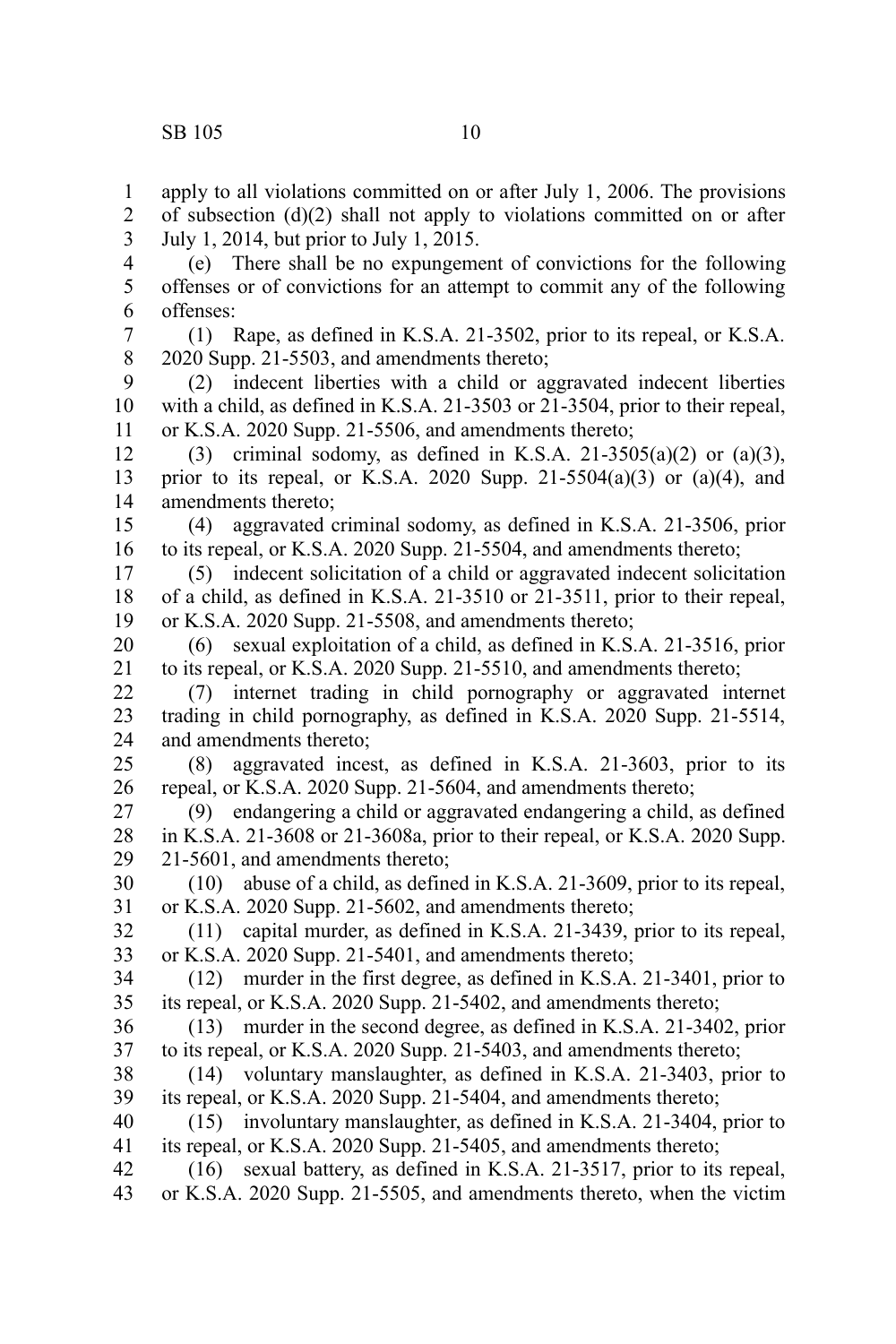was less than 18 years of age at the time the crime was committed; 1

(17) aggravated sexual battery, as defined in K.S.A. 21-3518, prior to its repeal, or K.S.A. 2020 Supp. 21-5505, and amendments thereto; 2 3

(18) a violation of K.S.A. 8-2,144, and amendments thereto, including any diversion for such violation; or 4 5

(19) any conviction for any offense in effect at any time prior to July 1, 2011, that is comparable to any offense as provided in this subsection. 6 7

(f) Notwithstanding any other law to the contrary, for any offender who is required to register as provided in the Kansas offender registration act, K.S.A. 22-4901 et seq., and amendments thereto, there shall be no expungement of any conviction or any part of the offender's criminal record while the offender is required to register as provided in the Kansas offender registration act. 8 9 10 11 12 13

(g) (1) When a petition for expungement is filed, the court shall set a date for a hearing of such petition and shall cause notice of such hearing to be given to the prosecutor and the arresting law enforcement agency. The petition shall state the: 14 15 16 17

18

21

24

(A) Defendant's full name;

(B) full name of the defendant at the time of arrest, conviction or diversion, if different than the defendant's current name; 19 20

(C) defendant's sex, race and date of birth;

(D) crime for which the defendant was arrested, convicted or diverted; 22 23

(E) date of the defendant's arrest, conviction or diversion; and

(F) identity of the convicting court, arresting law enforcement authority or diverting authority. 25 26

(2) Except as otherwise provided by law, a petition for expungement shall be accompanied by a docket fee in the amount of \$176. On and after July 1, 2019, through June 30, 2025, the supreme court may impose a charge, not to exceed \$19 per case, to fund the costs of non-judicial personnel. The charge established in this section shall be the only fee collected or moneys in the nature of a fee collected for the case. Such charge shall only be established by an act of the legislature and no other authority is established by law or otherwise to collect a fee. 27 28 29 30 31 32 33 34

(3) All petitions for expungement shall be docketed in the original criminal action. Any person who may have relevant information about the petitioner may testify at the hearing. The court may inquire into the background of the petitioner and shall have access to any reports or records relating to the petitioner that are on file with the secretary of corrections or the prisoner review board. 35 36 37 38 39 40

(h) *(1)* At the hearing on the petition, the court shall order the petitioner's arrest record, conviction or diversion expunged if the court finds that: 41 42 43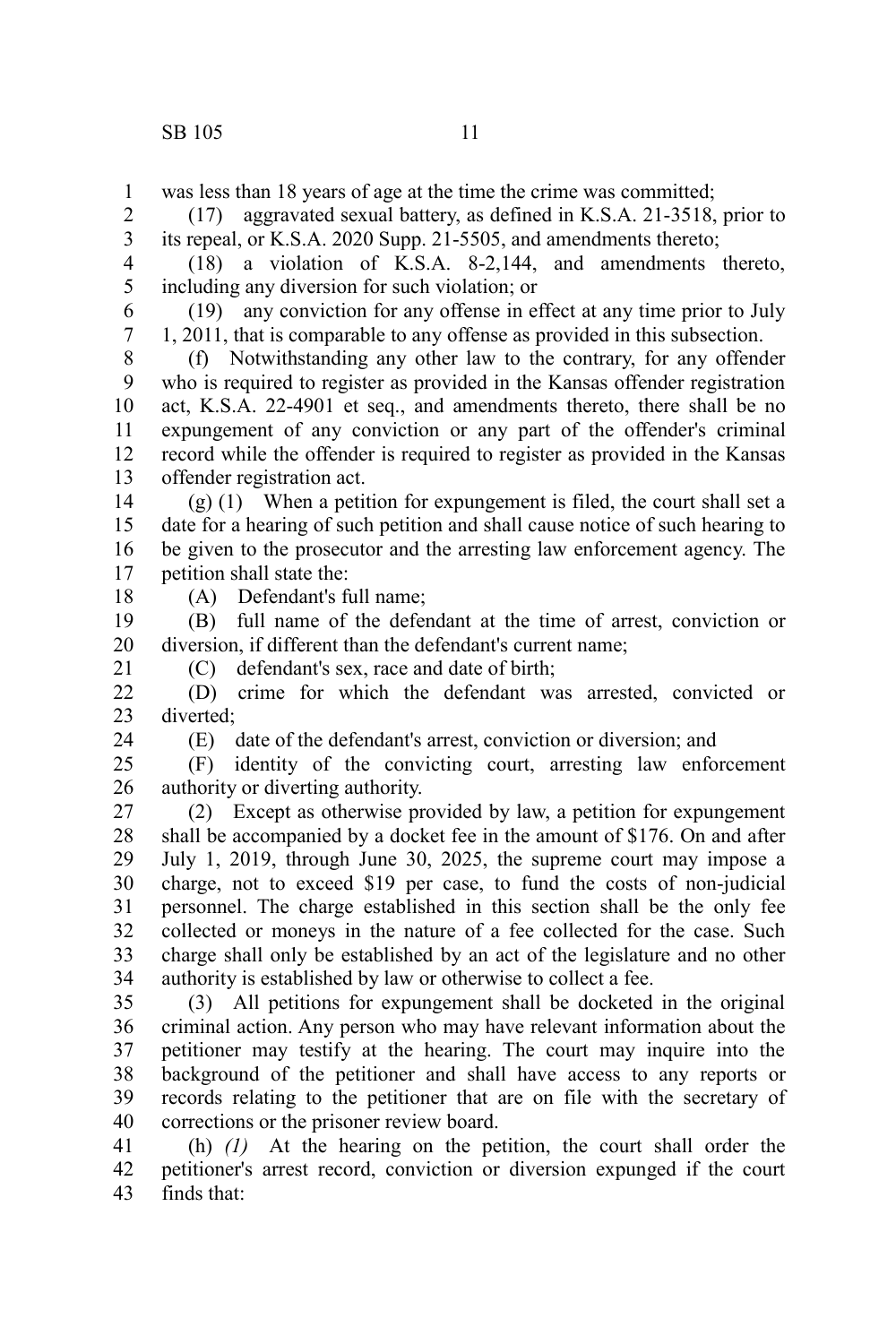$(1)$ <sup> $(A)$ </sup> The petitioner has not been convicted of a felony in the past two years and no proceeding involving any such crime is presently pending or being instituted against the petitioner; 1 2 3

 $(2)$ *(B)* the circumstances and behavior of the petitioner warrant the expungement; and 4 5

6

 $(3)$ *(C)* the expungement is consistent with the public welfare.

*(2) The court shall not deny the petition for expungement due to the petitioner's inability to pay outstanding costs, fees, fines or restitution. The petitioner's unwillingness, rather than inability, to pay such costs, fees, fines or restitution may be considered as a factor in denying the petition for expungement.* 7 8 9 10 11

(i) When the court has ordered an arrest record, conviction or diversion expunged, the order of expungement shall state the information required to be contained in the petition. The clerk of the court shall send a certified copy of the order of expungement to the Kansas bureau of investigation which *who* shall notify the federal bureau of investigation, the secretary of corrections and any other criminal justice agency-which *that* may have a record of the arrest, conviction or diversion. If the case was appealed from municipal court, the clerk of the district court shall send a certified copy of the order of expungement to the municipal court. The municipal court shall order the case expunged once the certified copy of the order of expungement is received. After the order of expungement is entered, the petitioner shall be treated as not having been arrested, convicted or diverted of the crime, except that: 12 13 14 15 16 17 18 19 20 21 22 23 24

(1) Upon conviction for any subsequent crime, the conviction that was expunged may be considered as a prior conviction in determining the sentence to be imposed; 25 26 27

(2) the petitioner shall disclose that the arrest, conviction or diversion occurred if asked about previous arrests, convictions or diversions: 28 29

(A) In any application for licensure as a private detective, private detective agency, certification as a firearms trainer pursuant to K.S.A. 75- 7b21, and amendments thereto, or employment as a detective with a private detective agency, as defined by K.S.A. 75-7b01, and amendments thereto; as security personnel with a private patrol operator, as defined by K.S.A. 75-7b01, and amendments thereto; or with an institution, as defined in K.S.A. 76-12a01, and amendments thereto, of the Kansas department for aging and disability services; 30 31 32 33 34 35 36 37

(B) in any application for admission, or for an order of reinstatement, to the practice of law in this state; 38 39

(C) to aid in determining the petitioner's qualifications for employment with the Kansas lottery or for work in sensitive areas within the Kansas lottery as deemed appropriate by the executive director of the Kansas lottery; 40 41 42 43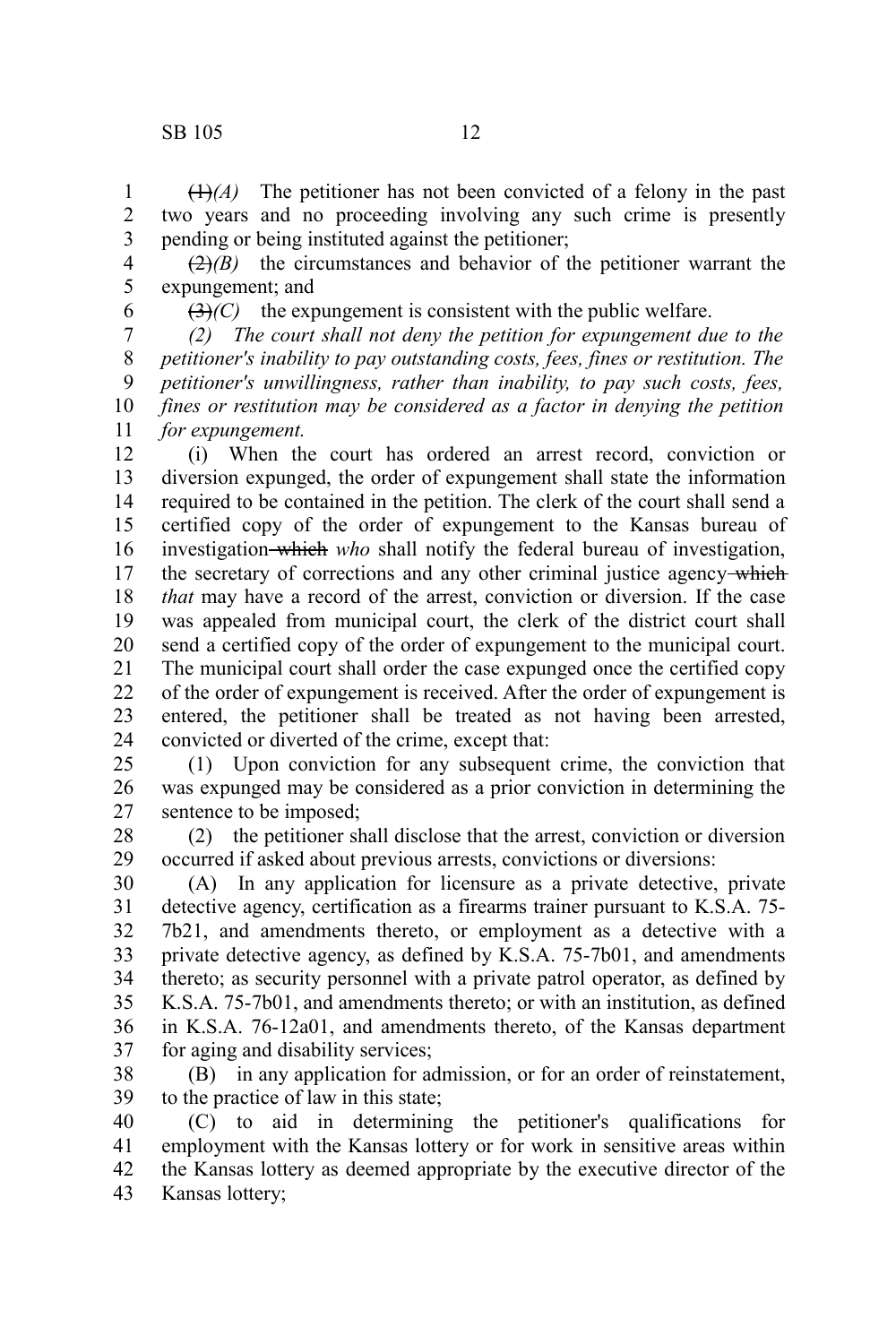1

(D) to aid in determining the petitioner's qualifications for executive

director of the Kansas racing and gaming commission, for employment with the commission or for work in sensitive areas in parimutuel racing as deemed appropriate by the executive director of the commission, or to aid in determining qualifications for licensure or renewal of licensure by the commission; 2 3 4 5 6

(E) to aid in determining the petitioner's qualifications for the following under the Kansas expanded lottery act: (i) Lottery gaming facility manager or prospective manager, racetrack gaming facility manager or prospective manager, licensee or certificate holder; or (ii) an officer, director, employee, owner, agent or contractor thereof; 7 8 9 10 11

(F) upon application for a commercial driver's license under K.S.A. 8-2,125 through 8-2,142, and amendments thereto; 12 13

(G) to aid in determining the petitioner's qualifications to be an employee of the state gaming agency; 14 15

(H) to aid in determining the petitioner's qualifications to be an employee of a tribal gaming commission or to hold a license issued pursuant to a tribal-state gaming compact; 16 17 18

(I) in any application for registration as a broker-dealer, agent, investment adviser or investment adviser representative all as defined in K.S.A. 17-12a102, and amendments thereto; 19 20 21

(J) in any application for employment as a law enforcement officer as defined in K.S.A. 22-2202 or 74-5602, and amendments thereto; 22 23

(K) to aid in determining the petitioner's qualifications for a license to carry a concealed weapon pursuant to the personal and family protection act, K.S.A. 75-7c01 et seq., and amendments thereto; or 24 25 26

(L) to aid in determining the petitioner's qualifications for a license to act as a bail enforcement agent pursuant to K.S.A. 75-7e01 through 75- 7e09 and K.S.A. 2020 Supp. 50-6,141, and amendments thereto; 27 28 29

(3) the court, in the order of expungement, may specify other circumstances under which the conviction is to be disclosed; 30 31

(4) the conviction may be disclosed in a subsequent prosecution for an offense which *that* requires as an element of such offense a prior conviction of the type expunged; and 32 33 34

(5) upon commitment to the custody of the secretary of corrections, any previously expunged record in the possession of the secretary of corrections may be reinstated and the expungement disregarded, and the record continued for the purpose of the new commitment*; and* 35 36 37 38

*(6) the petitioner shall continue to be responsible to fully satisfy any outstanding costs, fees, fines and restitution related to the arrest, conviction or diversion. For the purpose of collecting such outstanding costs, fees, fines or restitution, the following persons shall have access to any documents and information regarding the outstanding costs, fees,* 39 40 41 42 43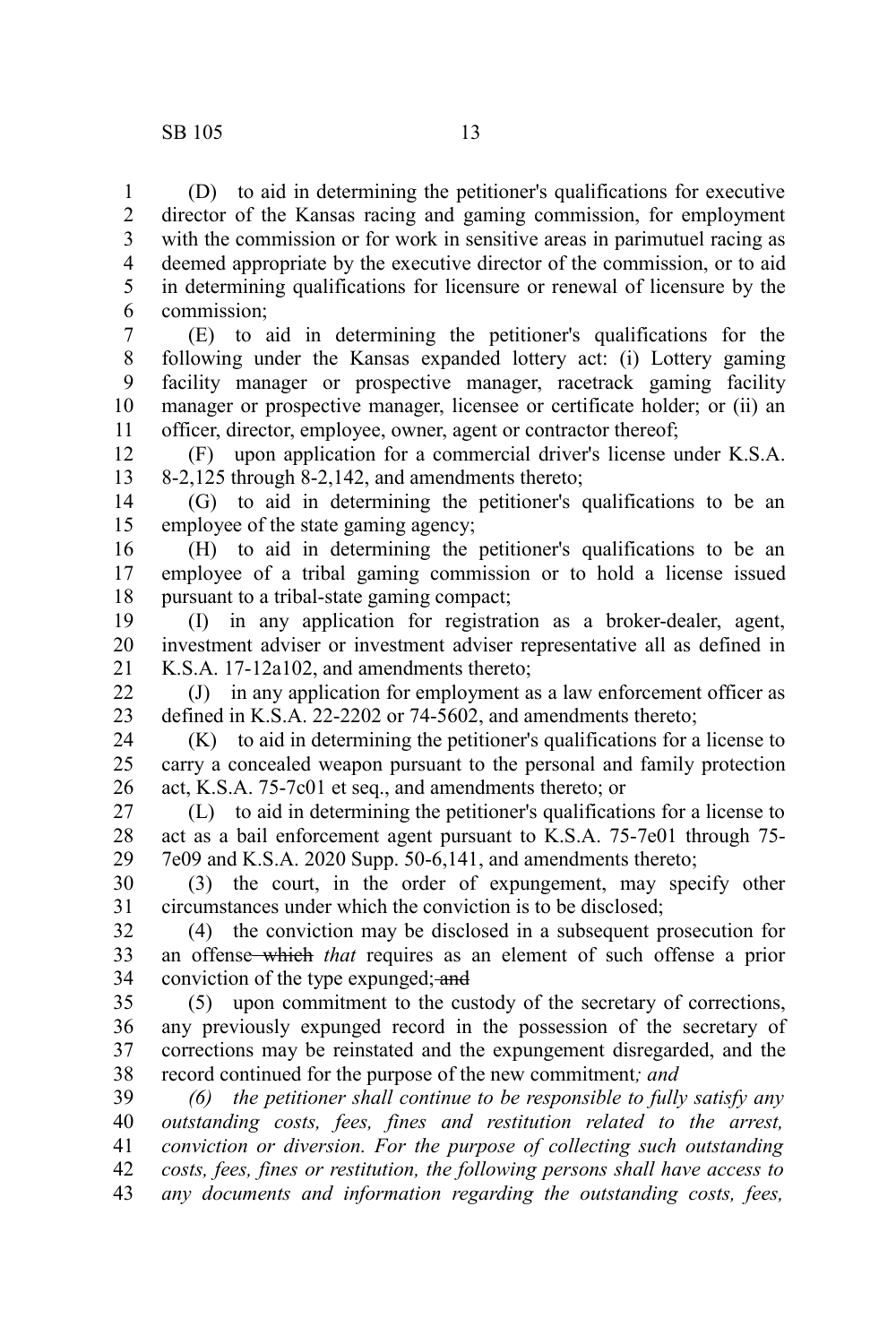2

*fines or restitution notwithstanding any expungement:* 1

*(A) The clerk of the court;*

*(B) a contracting agent as defined in K.S.A. 20-169, and amendments thereto;* 3 4 5

*(C) the petitioner and the petitioner's attorney;*

*(D) the beneficiary under an order of restitution as defined in K.S.A. 20-169, and amendments thereto, and such beneficiary's attorney; and* 6 7

*(E) any other person as authorized by a court order if the court finds it is necessary for the person to have access to the documents and information for the purpose of collecting the outstanding costs, fees, fines or restitution*. 8 9 10 11

(j) Whenever a person is convicted of a crime, pleads guilty and pays a fine for a crime, is placed on parole, postrelease supervision or probation, is assigned to a community correctional services program, is granted a suspended sentence or is released on conditional release, the person shall be informed of the ability to expunge the arrest records or conviction. Whenever a person enters into a diversion agreement, the person shall be informed of the ability to expunge the diversion. 12 13 14 15 16 17 18

(k) (1) Subject to the disclosures required pursuant to subsection (i), in any application for employment, license or other civil right or privilege, or any appearance as a witness, a person whose arrest records, conviction or diversion of a crime has been expunged under this statute may state that such person has never been arrested, convicted or diverted of such crime. 19 20 21 22 23

(2) Notwithstanding the provisions of subsection  $(k)(1)$ , and except as provided in K.S.A. 2020 Supp.  $21-6304(a)(3)(A)$ , and amendments thereto, the expungement of a prior felony conviction does not relieve the individual of complying with any state or federal law relating to the use, shipment, transportation, receipt or possession of firearms by persons previously convicted of a felony. 24 25 26 27 28 29

(l) Whenever the record of any arrest, conviction or diversion has been expunged under the provisions of this section or under the provisions of any other existing or former statute, the custodian of the records of arrest, conviction, diversion and incarceration relating to that crime shall not disclose the existence of such records, except when requested by: 30 31 32 33 34

35

(1) The person whose record was expunged;

(2) a private detective agency or a private patrol operator, and the request is accompanied by a statement that the request is being made in conjunction with an application for employment with such agency or operator by the person whose record has been expunged; 36 37 38 39

(3) a court, upon a showing of a subsequent conviction of the person whose record has been expunged; 40 41

(4) the secretary for aging and disability services, or a designee of the secretary, for the purpose of obtaining information relating to employment 42 43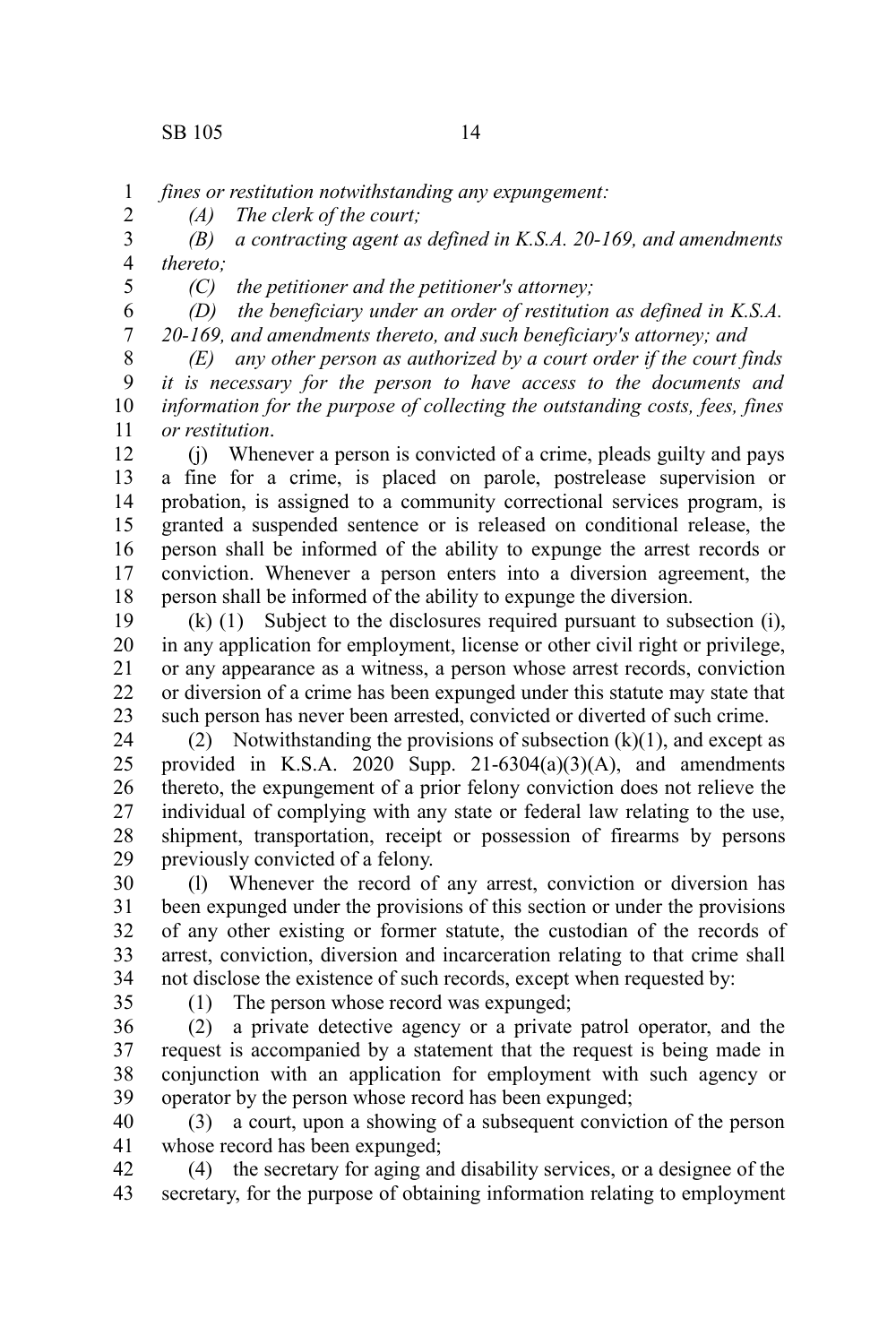in an institution, as defined in K.S.A. 76-12a01, and amendments thereto, of the Kansas department for aging and disability services of any person whose record has been expunged; 1 2 3

(5) a person entitled to such information pursuant to the terms of the expungement order; 4 5

(6) a prosecutor, and such request is accompanied by a statement that the request is being made in conjunction with a prosecution of an offense that requires a prior conviction as one of the elements of such offense; 6 7 8

(7) the supreme court, the clerk or disciplinary administrator thereof, the state board for admission of attorneys or the state board for discipline of attorneys, and the request is accompanied by a statement that the request is being made in conjunction with an application for admission, or for an order of reinstatement, to the practice of law in this state by the person whose record has been expunged; 9 10 11 12 13 14

(8) the Kansas lottery, and the request is accompanied by a statement that the request is being made to aid in determining qualifications for employment with the Kansas lottery or for work in sensitive areas within the Kansas lottery as deemed appropriate by the executive director of the Kansas lottery; 15 16 17 18 19

(9) the governor or the Kansas racing and gaming commission, or a designee of the commission, and the request is accompanied by a statement that the request is being made to aid in determining qualifications for executive director of the commission, for employment with the commission, for work in sensitive areas in parimutuel racing as deemed appropriate by the executive director of the commission or for licensure, renewal of licensure or continued licensure by the commission; 20 21 22 23 24 25 26

(10) the Kansas racing and gaming commission, or a designee of the commission, and the request is accompanied by a statement that the request is being made to aid in determining qualifications of the following under the Kansas expanded lottery act: (A) Lottery gaming facility managers and prospective managers, racetrack gaming facility managers and prospective managers, licensees and certificate holders; and (B) their officers, directors, employees, owners, agents and contractors; 27 28 29 30 31 32 33

34

(11) the Kansas sentencing commission;

(12) the state gaming agency, and the request is accompanied by a statement that the request is being made to aid in determining qualifications: (A) To be an employee of the state gaming agency; or (B) to be an employee of a tribal gaming commission or to hold a license issued pursuant to a tribal-gaming compact; 35 36 37 38 39

(13) the Kansas securities commissioner or a designee of the commissioner, and the request is accompanied by a statement that the request is being made in conjunction with an application for registration as a broker-dealer, agent, investment adviser or investment adviser 40 41 42 43